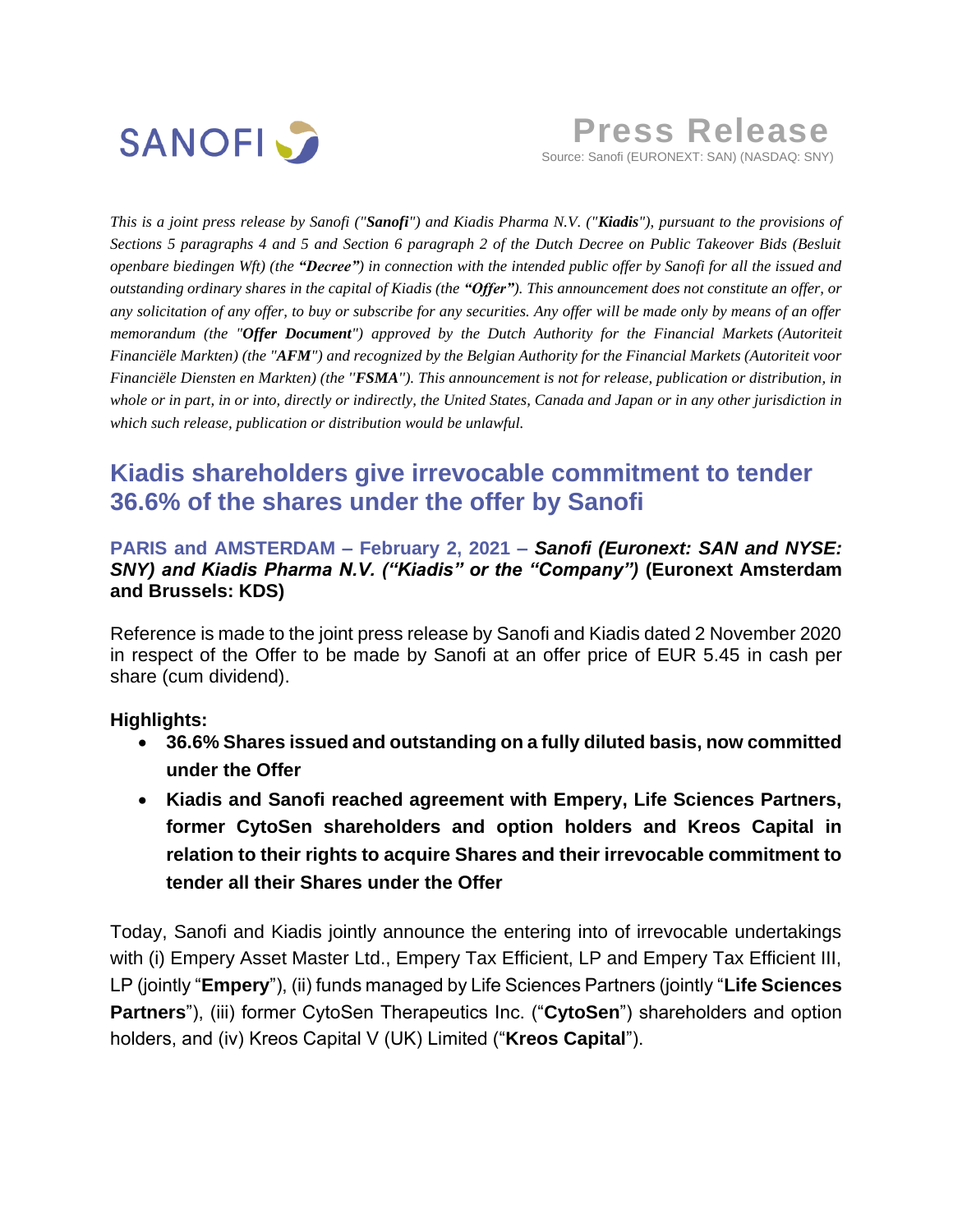# **36.6% Shares issued and outstanding on a fully diluted basis, now committed under the Offer**

As set out in the joint press release by Sanofi and Kiadis dated 2 November 2020, Life Sciences Partners have previously undertaken to tender their current shareholding under the Offer. Together with the additional irrevocable undertakings given by Empery, Life Sciences Partners, the former CytoSen shareholders and option holders and Kreos Capital, approximately 36.6% of the total number of issued and outstanding ordinary shares in the capital of Kiadis, each with a nominal value of EUR 0.10 (the "**Shares**") on a fully diluted basis as at settlement of the Offer is now committed under the Offer.

### **Irrevocable Empery and Life Sciences Partners**

Empery and Life Sciences Partners hold  $3,745,318^1$  and  $1,493,429$  warrants<sup>2</sup> (the "**Warrants**"), respectively, and when exercised representing 6.13% and 2.44%, respectively, of the issued and outstanding Shares on a fully diluted basis as at settlement of the Offer.

Kiadis, Sanofi, Empery and Life Sciences Partners have agreed, pursuant to two separate agreements on customary terms and conditions and conditional upon the Offer being declared unconditional and the merger agreement between Sanofi and Kiadis (the **Merger Agreement**) not being terminated: (i) to adjust the exercise price payable by Empery and Life Sciences Partners to Kiadis for the exercise of the Warrants to EUR 0.38 per Warrant, such that the net proceeds to be received by Empery and Life Sciences Partners per Warrant is equal to the Black Scholes value of the Warrant which would otherwise have been due and payable in cash upon settlement of the Offer; (ii) that the Warrants will be exercised by Life Sciences Partners and Empery for the aforementioned exercise price; and (iii) that upon exercise of the Warrants, the corresponding Shares will be tendered under the Offer in exchange for payment of the Offer Price per Share by Sanofi. The irrevocable undertakings given by Empery and Life Sciences Partners relate to their entire respective holdings of Warrants.

### **Irrevocable former CytoSen shareholders and option holders**

<sup>1</sup> Issued on 28 April 2020.

<sup>2</sup> Issued on 30 April 2020.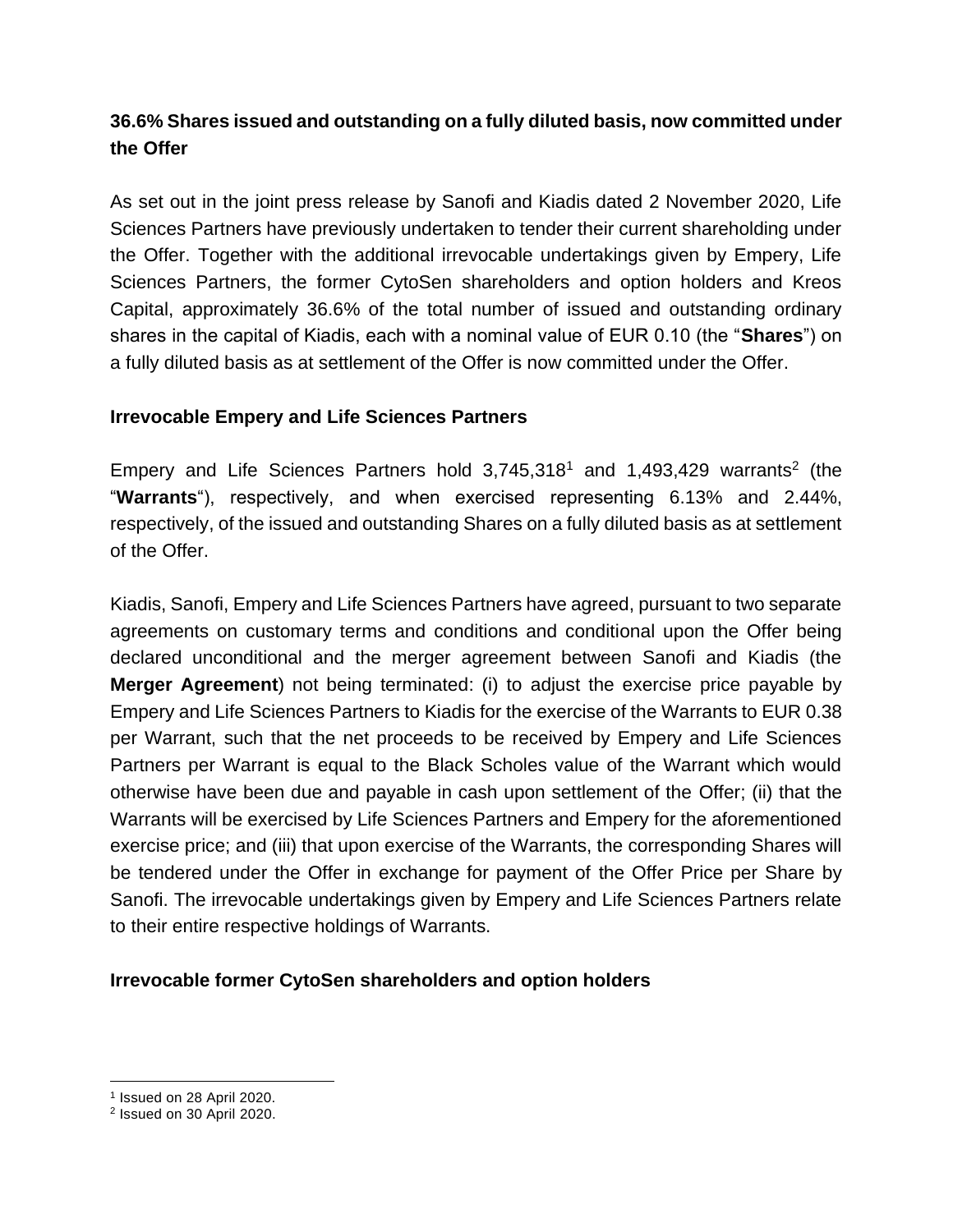Former CytoSen shareholders and option holders are, pursuant to the agreement made in relation to the Company's acquisition of CytoSen in June 2019, eligible to a potential future consideration of additional Shares, upon the achievement of six clinical development and regulatory milestones, which milestones will be accelerated in light of the Kiadis change of control, subject to a discount mechanism (the "**Milestone Shares**").

Kiadis, Sanofi and the former CytoSen shareholders<sup>3</sup> and option holders<sup>4</sup> have agreed, on customary terms and conditions and conditional upon the Offer being declared unconditional and the Merger Agreement not being terminated: (i) that the Milestone Shares shall accelerate and become immediately payable by the Company; and (ii) that upon such acceleration, the Milestone Shares will be tendered under the Offer in exchange for the Offer Price. The irrevocable undertakings given by the former CytoSen shareholders and option holders relate to their entire holdings of Shares, representing 11.19% of the total number of issued and outstanding Shares as at settlement of the Offer on a fully diluted basis. The former CytoSen shareholders have also agreed to vote, with their current holding of Shares, in favor of the resolutions relating to the Offer (the "**Resolutions**") at the upcoming extraordinary general meeting of Kiadis.

#### **Irrevocable Kreos Capital**

Kiadis and Kreos Capital have agreed that Kreos Capital will convert into Shares, at an exercise price of EUR 2 per Share, its entire convertible bond of EUR 5,000,000, plus an additional amount of EUR 171.015 in interest, effective as per 15 February 2021. In addition, Kiadis, Sanofi and Kreos Capital have agreed, on customary terms and conditions and conditional upon the Offer being declared unconditional and the Merger Agreement not being terminated, that Kreos Capital: (i) will vote with its holdings of Shares in favor of the Resolutions at the upcoming extraordinary general meeting of Kiadis; and (ii) commits to tender all its holdings of Shares under the Offer in exchange for payment of the Offer Price per Share by Sanofi. The irrevocable undertaking given by Kreos Capital relates to its entire holding of Shares, representing, upon conversion, 4.35% of the total number of issued and outstanding Shares as at settlement of the Offer on a fully diluted basis.

### **Miscellaneous**

 $3$  Reference is made to the press release issued by Kiadis on 7 December 2020 regarding holdback shares, in which the names of the former CytoSen shareholders are set out.

<sup>4</sup> The former CytoSen option holders are as follows: Mr. Caligiuri, Mr. Carrier, Mr. Chen, Mr. Crouch, Mr. Fehniger, Mr. Gibson, Ms. Heslop, Mr. June, Mr. Miller and Mr. Shan.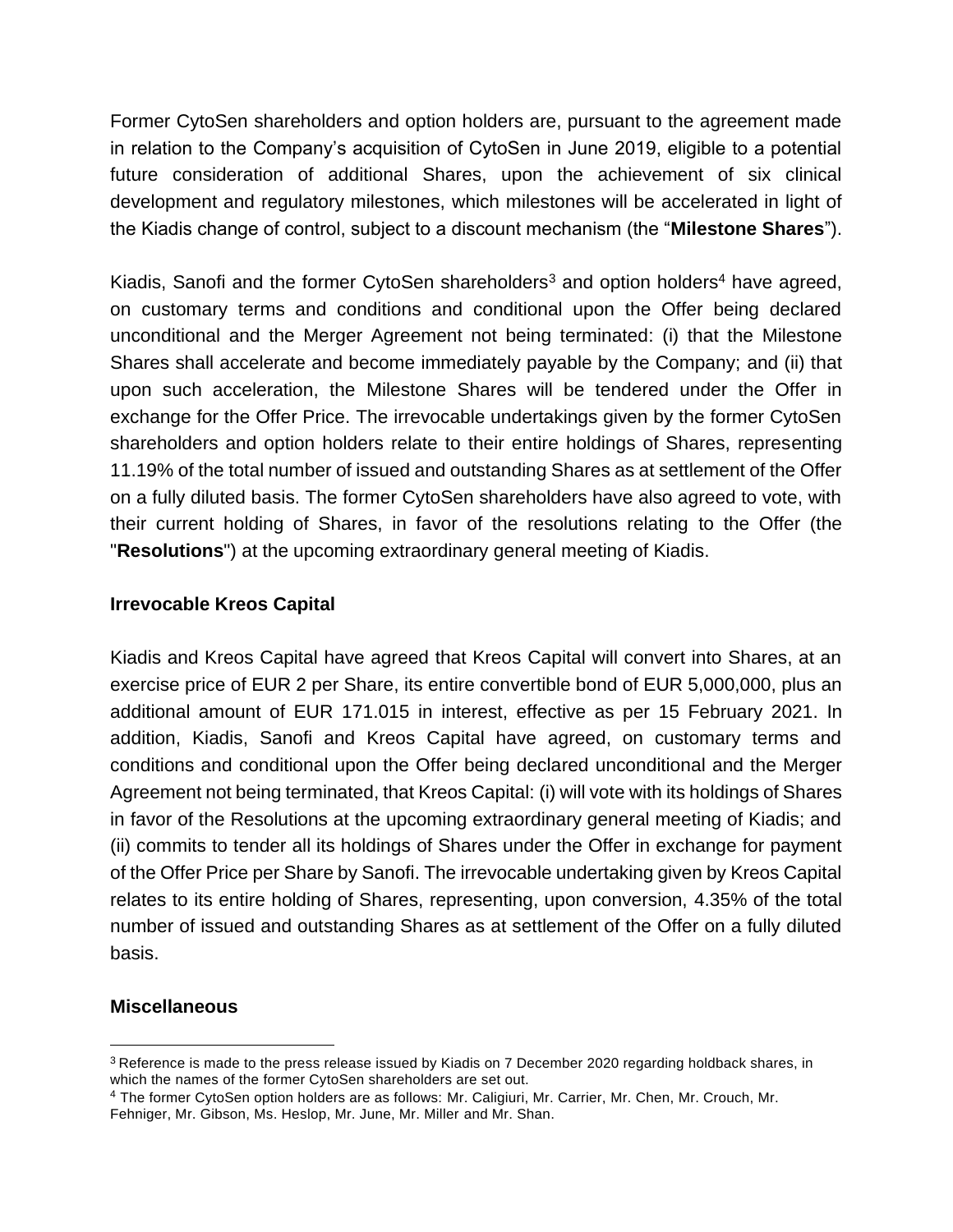Empery, Life Sciences Partners, the former CytoSen shareholders and option holders and Kreos Capital have not received any information in connection with the Offer other than: (i) the information that will be included in the Offer Document; or (ii) the information disclosed in this press release.

As at the date of this press release: (i) Sanofi does not hold any shares in the capital of Kiadis, Empery, Life Sciences Partners, any of the former CytoSen shareholders or option holders, or Kreos Capital; and (ii) Kiadis does not hold any shares in the capital of Sanofi, Empery, Life Sciences Partners, any of the former CytoSen shareholders or option holders, or Kreos Capital.

**HIERONDER VOLGT EEN VERTALING VAN HET OORSPRONKELIJK IN DE ENGELSE TAAL OPGESTELDE PERSBERICHT EN WORDT UITSLUITEND VOOR INFORMATIEVE DOELEINDEN VERSTREKT. IN GEVAL VAN VERSCHILLEN TUSSEN BEIDE VERSIES PREVALEERT DE ENGELSE TEKST. AAN DE VERTALING KUNNEN GEEN RECHTEN WORDEN ONTLEEND**

*Parijs, Frankrijk en Amsterdam, Nederland, 2 februari 2021 – Sanofi (Euronext: SAN en NYSE: SNY) en Kiadis Pharma N.V. ("Kiadis" of de "Vennootschap") (Euronext Amsterdam en Brussels: KDS)*

Verwezen wordt naar het gezamenlijke persbericht van Sanofi en Kiadis van 2 november 2020 met betrekking tot het voorgenomen openbaar bod (het "**Bod**") dat door Sanofi zal worden uitgebracht tegen een biedprijs van EUR 5,45 in contanten (cum dividend) per aandeel (de "**Biedprijs**").

#### **Hoogtepunten**

- 36,6% van de uitstaande aandelen op volledig verwaterde basis zijn nu toegezegd onder het Bod
- Kiadis en Sanofi hebben overeenstemming bereikt met Empery, Life Sciences Partners, de voormalig aandeelhouders en optiehouders van CytoSen en Kreos Capital met betrekking tot hun rechten om Aandelen te verwerven en hun onherroepelijke toezegging om al hun aandelen aan te melden onder het Bod

Vandaag kondigen Sanofi en Kiadis gezamenlijk aan dat er onherroepelijke toezeggingen zijn gedaan door (i) Empery Asset Master Ltd., Empery Tax Efficient, LP en Empery Tax Efficient III, LP (gezamenlijk "**Empery**"), (ii) fondsen beheerd door Life Sciences Partners (gezamenlijk "**Life Sciences Partners**"), (iii) de voormalige aandeelhouders en optiehouders in CytoSen Therapeutics Inc. ("**CytoSen**"), en (iv) Kreos Capital V (UK) Limited ("**Kreos Capital**").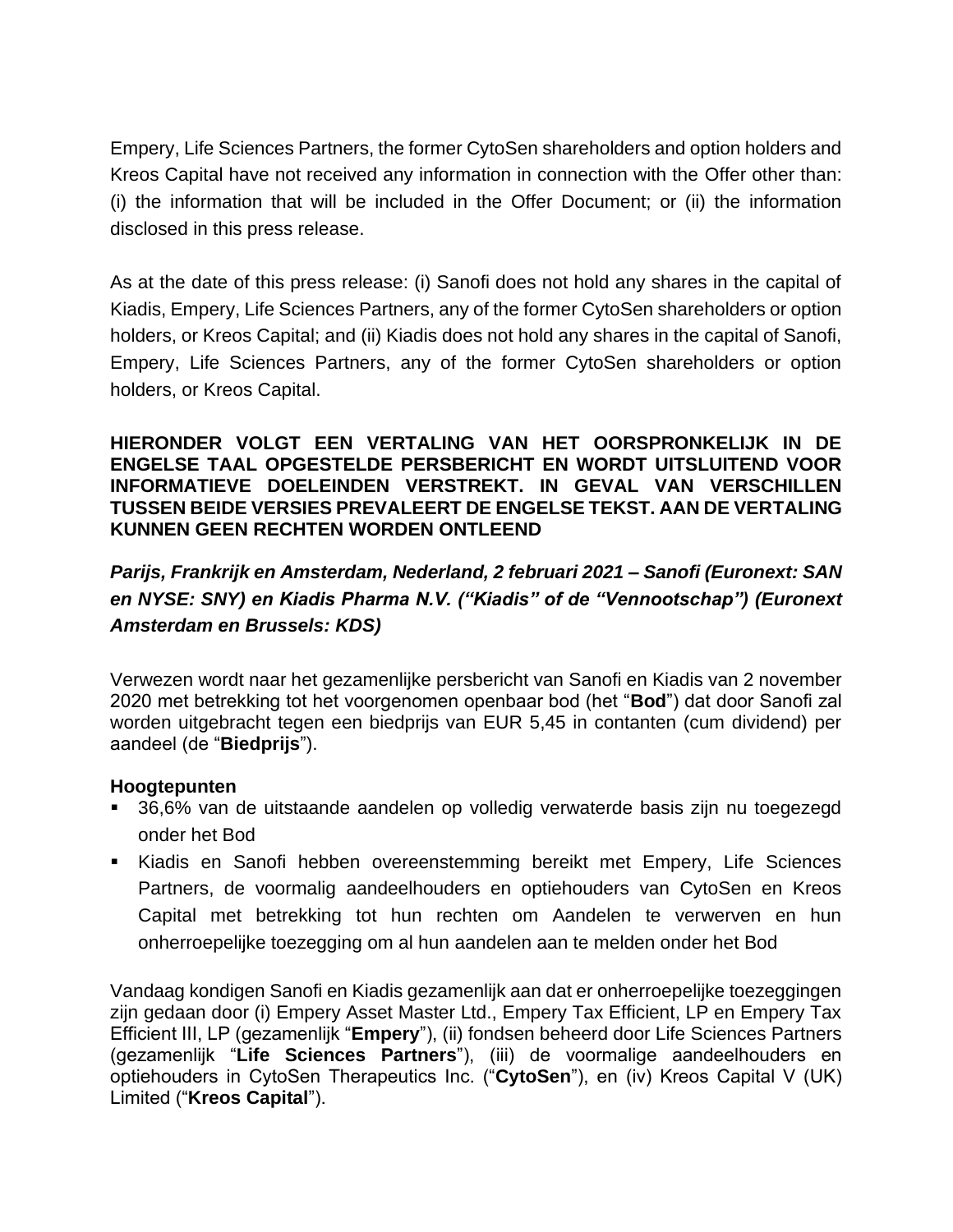### **36,6% van de Aandelen op volledig verwaterde basis nu toegezegd onder het Bod**

Zoals uiteengezet in het gezamenlijke persbericht van Sanofi en Kiadis van 2 november 2020, heeft Life Sciences Partners eerder toegezegd zijn belang van ongeveer 18,3% onder het Bod aan te melden. Samen met de aanvullende onherroepelijke toezeggingen van Empery, Life Sciences Partners, de voormalige aandeelhouders en optiehouders van CytoSen en Kreos Capital zijn ongeveer 36,6% van het totale aantal uitstaande gewone aandelen in het kapitaal van Kiadis, elk met een nominale waarde van EUR 0,10 (de "Aandelen") op volledig verwaterde basis op het moment van settlement van het Bod nu toegezegd onder het Bod.

### **Onherroepelijke toezegging Empery en Life Sciences Partners**

Empery en Life Sciences Partners bezitten respectievelijk 3.745.3185 en 1.493.4296 warrants (de "Warrants"), en vertegenwoordigen bij uitoefening daarvan respectievelijk 6,13% en 2,44% van de Aandelen op volledig verwaterde basis op het moment van settlement van het Bod.

Kiadis, Sanofi, Empery en Life Sciences Partners zijn overeengekomen, op grond van twee afzonderlijke overeenkomsten onder gebruikelijke voorwaarden, en op voorwaarde dat het Bod gestand wordt gedaan en de fusieovereenkomst tussen Sanofi en Kiadis (de "Fusieovereenkomst") niet wordt beëindigd: (i) om de uitoefenprijs die Empery en Life Sciences Partners aan Kiadis moeten betalen voor de uitoefening van de Warrants aan te passen naar EUR 0,38 per Warrant, zodat de netto-opbrengst die Empery en Life Sciences Partners per Warrant zullen ontvangen gelijk is aan de Black Scholes-waarde van de Warrant die anders in contanten verschuldigd en betaalbaar zou zijn bij settlement van het Bod; (ii) dat de Warrants door Life Sciences Partners en Empery zullen worden uitgeoefend voor de bovengenoemde uitoefenprijs; en (iii) dat bij uitoefening van de Warrants, de corresponderende Aandelen zullen worden aangemeld onder het Bod tegen betaling van de Biedprijs per Aandeel door Sanofi. De onherroepelijke toezeggingen afgegeven door Empery en Life Sciences Partners hebben betrekking op hun volledige respectievelijke bezit aan Warrants.

## **Onherroepelijke toezegging voormalige aandeelhouders en optiehouders van CytoSen**

<sup>5</sup> Uitgegeven op 28 april 2020.

<sup>6</sup> Uitgegeven op 30 april 2020.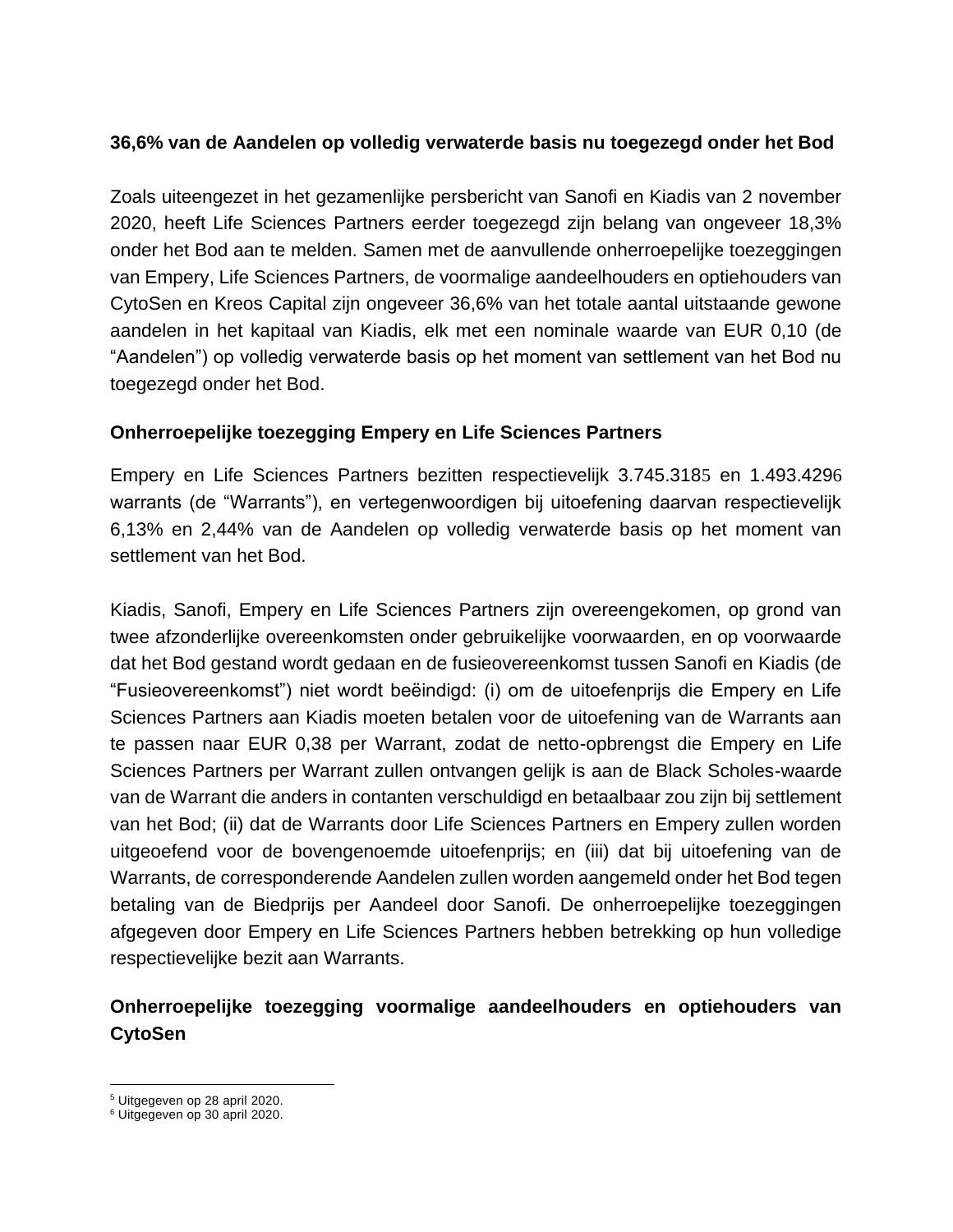De voormalige aandeelhouders en optiehouders van CytoSen komen, overeenkomstig de overeenkomst die is gesloten met betrekking tot de overname van CytoSen door de Vennootschap in juni 2019, in aanmerking voor mogelijke toekomstige vergoeding in de vorm van aanvullende Aandelen, na het behalen van zes klinische- en regelgevingsmijlpalen, welke mijlpalen naar voren zullen worden gehaald in het licht van de verandering van controle over Kiadis, met inachtneming van een kortingsmechanisme (de "**Mijlpaalaandelen**").

Kiadis, Sanofi en de voormalige aandeelhouders<sup>7</sup> en optiehouders<sup>8</sup> van CytoSen zijn overeengekomen, onder gebruikelijke voorwaarden en op voorwaarde dat het Bod onvoorwaardelijk wordt verklaard en de Fusieovereenkomst niet wordt beëindigd: (i) dat de Mijlpaalaandelen naar voren worden gehaald en onmiddellijk door de Vennootschap betaalbaar zijn; en (ii) dat na het naar voren halen, de Mijlpaalaandelen zullen worden aangemeld onder het Bod tegen de Biedprijs. De onherroepelijke toezeggingen die zijn afgegeven door de voormalige aandeelhouders en optiehouders van CytoSen hebben betrekking op hun volledige Aandelenbezit, wat neerkomt op 11,19% van het totale aantal uitstaande Aandelen op het moment van *settlement* van het Bod op volledig verwaterde basis. De voormalige aandeelhouders van CytoSen zijn ook akkoord gegaan om, met hun huidige Aandelenbezit, voor de besluiten te stemmen die betrekking hebben op het Bod (de "**Besluiten**") op de aankomende buitengewone algemene vergadering van Kiadis.

### **Onherroepelijke toezegging Kreos Capital**

Kiadis en Kreos Capital zijn overeengekomen dat Kreos Capital zijn volledige converteerbare obligaties van EUR 5.000.000 zal converteren naar Aandelen, tegen een uitoefenprijs van EUR 2 per Aandeel, plus een bijkomend bedrag van EUR 171.015 in rente, ingaande op 15 februari 2021. Bovendien zijn Kiadis, Sanofi en Kreos Capital onder gebruikelijke voorwaarden en op voorwaarde dat het Bod gestand wordt gedaan en de Fusieovereenkomst niet wordt beëindigd, overeengekomen dat Kreos Capital: (i) met zijn Aandelenbelangen voor de Besluiten zal stemmen op de aankomende buitengewone algemene vergadering van Kiadis; en (ii) zich ertoe verbindt om al zijn Aandelenbelangen aan te melden onder het Bod tegen betaling van de Biedprijs per Aandeel door Sanofi. De onherroepelijke toezegging die Kreos Capital heeft gedaan, heeft betrekking op haar

<sup>7</sup> Verwezen wordt naar het persbericht van Kiadis van 7 december 2020 betreffende 'holdback'-aandelen, waarin de namen van de voormalige aandeelhouders van CytoSen worden vermeld.

<sup>&</sup>lt;sup>8</sup> The voormalige optiehouders van CytoSen zijn als volgt: dhr. Caligiuri, dhr. Carrier, dhr. Chen, dhr. Crouch, dhr. Fehniger, dhr. Gibson, mevr. Heslop, dhr. June, dhr. Miller en dhr. Shan.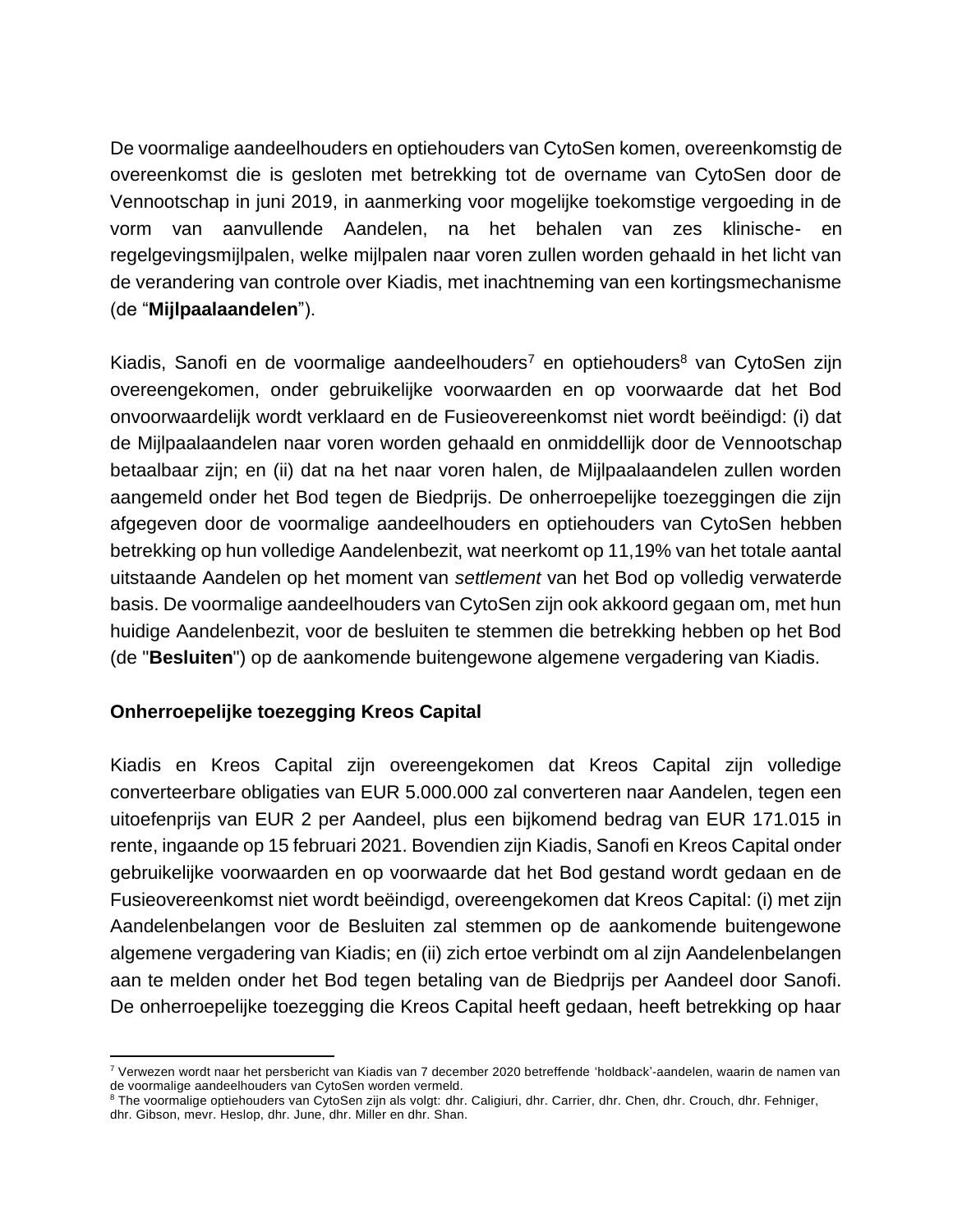gehele aandelenbezit, die na conversie 4,35% van het totale aantal uitstaande Aandelen vertegenwoordigt op het moment van *settlement* van het Bod op volledig verwaterde basis.

#### **Overig**

Empery, Life Sciences Partners, de voormalige aandeelhouders en optiehouders van CytoSen en Kreos Capital hebben geen informatie ontvangen in verband met het Bod anders dan (i) de informatie die in het Biedingsbericht zal worden opgenomen; of (ii) de informatie die is bekendgemaakt door middel van dit persbericht.

Op de datum van dit persbericht: (i) houdt Sanofi geen aandelen in het kapitaal van Kiadis, Empery, Life Sciences Partners, een van de voormalige aandeelhouders of optiehouders van CytoSen, of Kreos Capital; en (ii) houdt Kiadis geen aandelen in het kapitaal van Sanofi, Empery, Life Sciences Partners, een van de voormalige aandeelhouders of optiehouders van CytoSen, of Kreos Capital.

#### **About Kiadis**

Founded in 1997, Kiadis is committed to developing innovative cell-based medicines for patients with life-threatening diseases. With headquarters in Amsterdam, The Netherlands, and offices and activities across the United States, Kiadis is reimagining medicine by leveraging the natural strengths of humanity and our collective immune system to source the best cells for life.

Kiadis is listed on the regulated market of Euronext Amsterdam and Euronext Brussels since July 2, 2015, under the symbol KDS. Learn more at [www.Kiadis.com.](http://www.kiadis.com/)

#### **About Sanofi**

Sanofi is dedicated to supporting people through their health challenges. We are a global biopharmaceutical company focused on human health. We prevent illness with vaccines, provide innovative treatments to fight pain and ease suffering. We stand by the few who suffer from rare diseases and the millions with long-term chronic conditions.

With more than 100,000 people in 100 countries, Sanofi is transforming scientific innovation into healthcare solutions around the globe.

Sanofi, Empowering Life

**Sanofi Media Relations Contacts** Ashleigh Koss Tel: +1 (908) 981-8745 [Ashleigh.Koss@sanofi.com](mailto:Ashleigh.Koss@sanofi.com)

**Sanofi Investor Relations Contacts Paris** Eva Schaefer-Jansen Arnaud Delepine Yvonne Naughton

**Kiadis:** Maryann Cimino, Sr. Manager, Corporate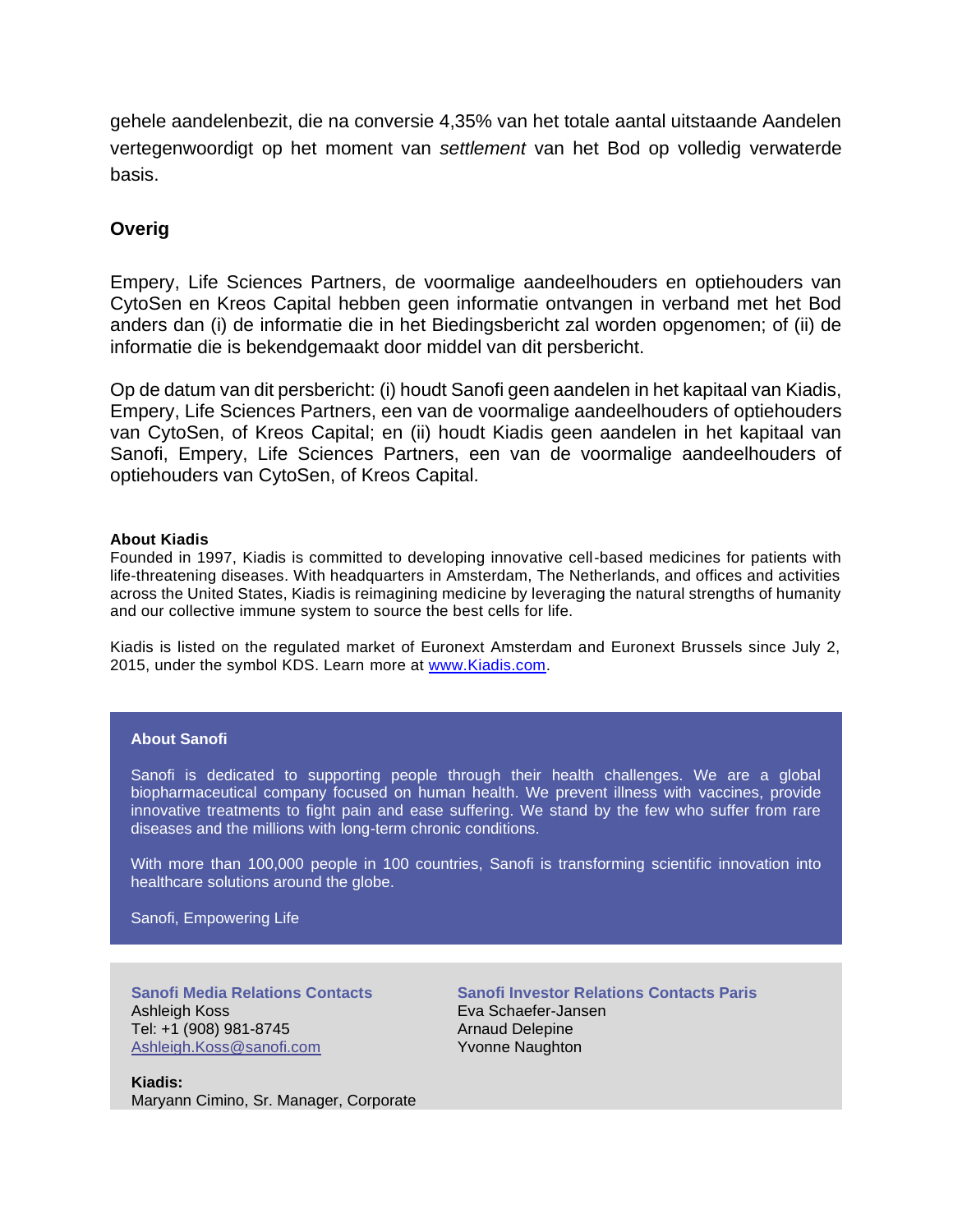Affairs Tel: +1 (617) 710-7305 **m.**[cimino@kiadis.com](mailto:m.cimino@kiadis.com)

**Kiadis Media Relations Contacts LifeSpring Life Sciences Communication:** Leon Melens (Amsterdam) Tel: +31 538 16 427 [lmelens@lifespring.nl](mailto:lmelens@lifespring.nl)

#### **Sanofi Investor Relations Contacts North America** Felix Lauscher

Fara Berkowitz Suzanne Greco

IR main line: Tel.: +33 (0)1 53 77 45 45 [investor.relations@sanofi.com](mailto:investor.relations@sanofi.com) https://www.sanofi.com/en/investors/contact

**Optimum Strategic Communications:** Mary Clark, Supriya Mathur Tel: +44 203 950 9144 [kiadis@optimumcomms.com](mailto:kiadis@optimumcomms.com)

#### *Sanofi Forward-Looking Statements*

*This press release contains forward-looking statements as defined in the Private Securities Litigation Reform Act of 1995, as amended. Forward-looking statements are statements that are not historical facts. These statements include projections and estimates and their underlying assumptions, statements regarding plans, objectives, intentions and expectations with respect to future financial results, events, operations, services, product development and potential, and statements regarding future performance. Forward-looking statements are generally identified by the words "expects", "anticipates", "believes", "intends", "estimates", "plans" and similar expressions. Although Sanofi's management believes that the expectations reflected in such forward-looking statements are reasonable, investors are cautioned that forward-looking information and statements are subject to various risks and uncertainties, many of which are difficult to predict and generally beyond the control of Sanofi, that could cause actual results and developments to differ materially from those expressed in, or implied or projected by, th e forward-looking information and statements. These risks and uncertainties include among other things, risks related to Sanofi's*  ability to complete the acquisition on the proposed terms or on the proposed timeline, the possibility that competing offers will *be made, other risks associated with executing business combination transactions, such as the risk that the businesses will not be integrated successfully, that such integration may be more difficult, time-consuming or costly than expected or that the expected benefits of the acquisition will not be realized, the uncertainties inherent in research and development, future clinical data and analysis, including post marketing, decisions by regulatory authorities, such as the FDA or the EMA, regarding whether and when to approve any drug, device or biological application that may be filed for any such product candidates as*  well as their decisions regarding labelling and other matters that could affect the availability or commercial potential of such *product candidates, the fact that product candidates if approved may not be commercially successful, the future approval and commercial success of therapeutic alternatives, Sanofi's ability to benefit from external growth opportunities, to complete related transactions and/or obtain regulatory clearances, risks associated with intellectual property and any related pending or future litigation and the ultimate outcome of such litigation, trends in exchange rates and prevailing interest rates, vol atile economic and market conditions, cost containment initiatives and subsequent changes thereto, and the impact that COVID-19 will have on us, our customers, suppliers, vendors, and other business partners, and the financial condition of any one of them, as well as on our employees and on the global economy as a whole. Any material effect of COVID-19 on any of the foregoing could also adversely impact us. This situation is changing rapidly and additional impacts may arise of which we are not currently aware and may exacerbate other previously identified risks. The risks and uncertainties also include the uncertainties discussed or identified in the public filings with the SEC and the AMF made by Sanofi, including those listed under "Risk Factors" and "Cautionary Statement Regarding Forward-Looking Statements" in Sanofi's annual report on Form 20-F for the year ended December 31, 2019. Other than as required by applicable law, Sanofi does not undertake any obligation to update or revise any forward-looking information or statements.*

#### *Kiadis Forward-Looking Statements*

*Certain statements, beliefs and opinions in this press release are forward-looking, which reflect Kiadis' or, as appropriate, Kiadis' officers' current expectations and projections about future events. By their nature, forward -looking statements involve a number of known and unknown risks, uncertainties and assumptions that could cause actual results, performance, achievements or events to differ materially from those expressed, anticipated or implied by the forward-looking statements.*